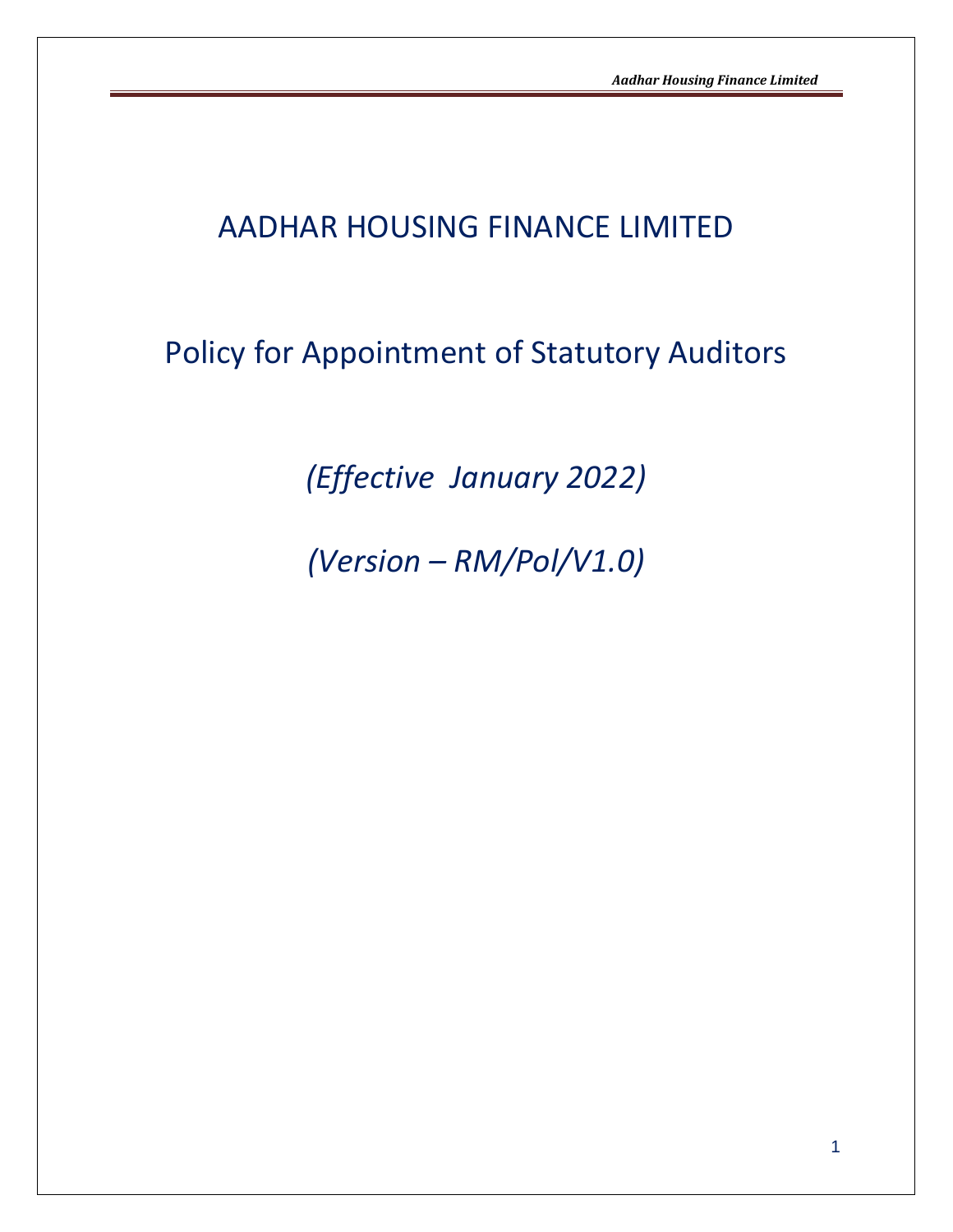*Aadhar Housing Finance Limited*

## **Contents**

- 1. Introduction
- 2. Objective
- 3. Eligibility
- 4. Independence of the Statutory Auditors
- 5. Procedure for Appointment of SA's
- 6. Tenure & Rotation
- 7. Audit Fee and Expenses
- 8. Review of the Performance of Statutory Auditors
- 9. Review of Policy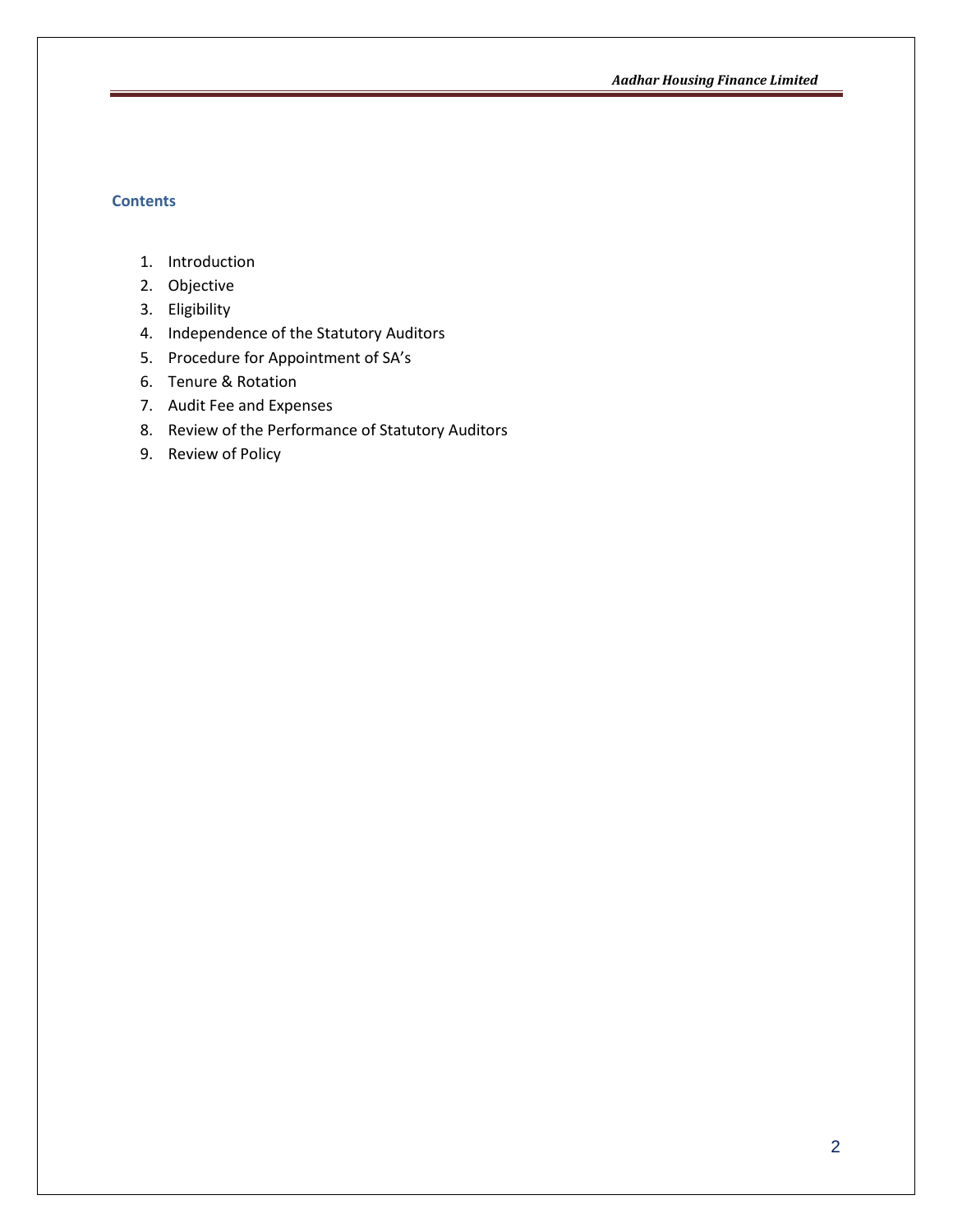### **1. Introduction**

The Reserve Bank of India vide its circular dated April 27 ,2021 issued guidelines for appointment of Statutory Auditors (SA's) for Commercial Banks, Urban Co-operative Banks & NBFCs (including HFCs).

The guidelines will be applicable from FY 2021-22 to the company.

## **2. Objective**

The objective of this Policy is to lay down the criteria to be considered for selection of statutory auditors ('SA') for Aadhar Housing Finance Limited ('Company'). The Policy is framed pursuant to RBI's Guidelines for Appointment of Statutory Central Auditors (SCAs)/Statutory Auditors (SAs) of Commercial Banks (excluding RRBs), UCBs and NBFCs (including HFCs) issued vide circular Ref.No.DoS.CO.ARG/SEC.01/08.91.001/ 2021-22 dated April 27, 2021 ("the RBI Guidelines"), as may be amended or modified, replaced, substituted or clarified from time to time, read with the FAQs issued by RBI in this regard.

The Board of Directors ('BOD') of the Company have adopted the following policy and procedures with regard to Appointment of SAs, in line with the requirements of extant norms of RBI and as per Section 141 and other applicable provisions of the Companies Act, 2013 read with the Companies (Audit and Auditors) Rules, 2014.

This Policy shall act as a guideline for establishing proper procedures for determining, inter-alia, qualifications, eligibility and procedure for appointment of the SAs that conform with the extant norms of applicable laws and regulations.

## **3. Eligibility**

The audit firms to be considered for appointment as SA of the Company shall fulfill the eligibility norms as prescribed in the RBI Guidelines including, number of full-time partners, number of Fellow Chartered Accountants, number of full time partners/paid CAs with CISA/ISA qualification, number of years of audit experience of the firm, minimum number of professional staff and eligibility in terms of Section 141 of the Companies Act, 2013.

The Company shall decide on the number of SAs to conduct joint statutory audit, taking into account the relevant factors such as the size and spread of assets, accounting and administrative units, complexity of transactions, level of computerization, availability of other independent audit inputs, identified risks in financial reporting, etc. Considering the above factors and the requirements of the Company, the actual number of SAs to be appointed shall be decided subject to the limit on minimum and maximum number of SAs prescribed by the RBI Guidelines.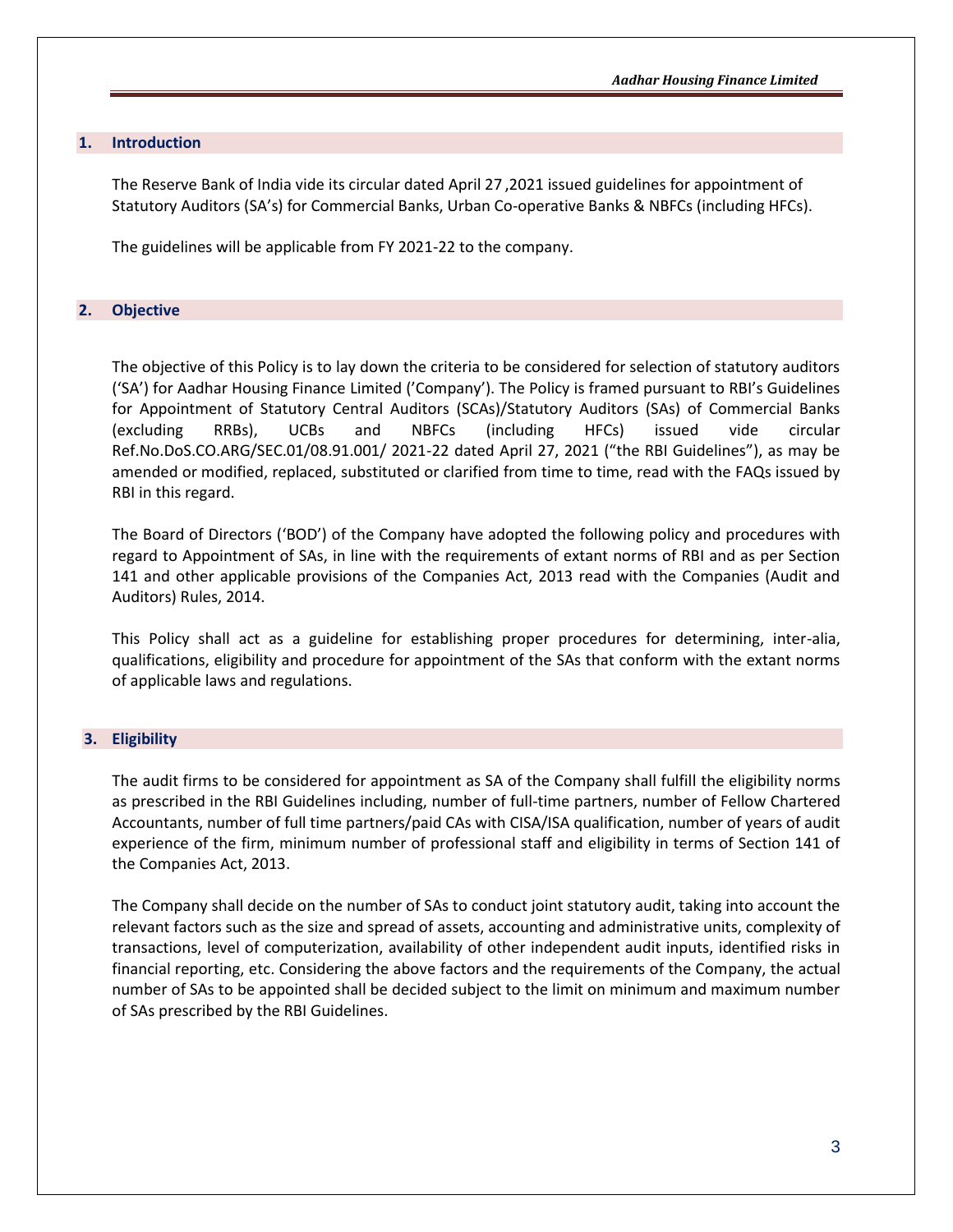## **4. Independence of the Statutory Auditors**

The Audit Committee of the Board of Directors of the Company ('ACB') shall monitor and assess the independence of the auditors and conflict of interest position in terms of relevant regulatory provisions, standards and best practices. Any concerns in this regard shall be flagged by the ACB to the BOD of the Company and concerned Senior Supervisory Manager /Regional Office of RBI.

The time gap between any non-audit works by the SAs for the Company or any audit/non-audit works for its RBI Regulated Group Entities should be at least the minimum period specified in the RBI Guidelines, before or after its appointment as SAs.

However, during the tenure as SA, an audit firm may provide such services to the Company which may not normally result in a conflict of interest, with prior approval of ACB.

The restrictions as detailed above, shall also apply to an audit firm under the same network (as defined in Rule 6(3) of the Companies (Audit & Auditors) Rules, 2014) of audit firms or any other audit firm having common partners.

Further, the Company shall obtain a confirmation annually from SA regarding their independence and compliance with the RBI Guidelines.

## **5. Procedure for Appointment of SA's**

- 1. The Company shall follow Guidelines on minimum procedural requirements given as annexure II of the RBI Guidelines as may be applicable to the Company for appointment of statutory auditor.
- 2. The Audit Committee shall recommend the appointment to the Board and the Board shall recommend the same for the approval of the shareholders.
- 3. The Company shall inform concerned Regional Office of RBI (Department of Supervision), under whose jurisdiction their Head Office falls about the appointment of SA for each year by way of a certificate in **Form A** prescribed in RBI Guidelines within one month of such appointment.

## **6. Tenure & Rotation**

The Company as required under the RBI guidelines, in order to protect the independence of the auditors/audit firms, shall appoint the SAs for a continuous period of 3 years, subject to the SA satisfying the eligibility norms each year.

In case the Company removes the SA's before completion of three years tenure, it shall inform concerned Regional Office at RBI about the same, along with reasons/justification within a month of such a decision being taken.

An audit firm would not be eligible for reappointment as SA in the Company for six years (two tenures) after completion of full or part of one term of the audit tenure.